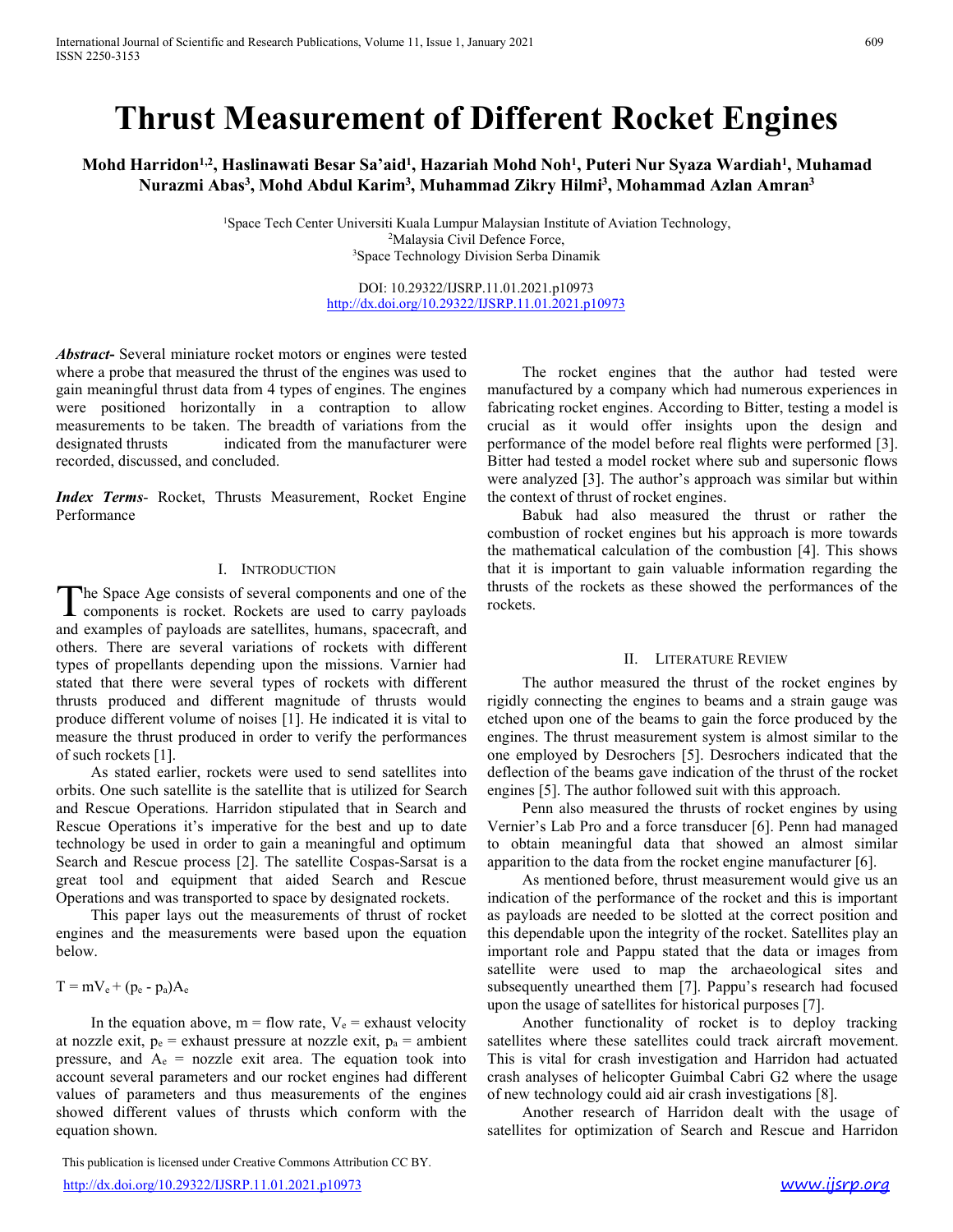International Journal of Scientific and Research Publications, Volume 11, Issue 1, January 2021<br>ISSN 2250-3153<br>stated that the advent of technology had improved Search and decrease these st<br>Rescue and this showed the impor

International Journal of Scientific and Research Publications, Volume 11, Issue 1, January 2021<br>
ISSN 2250-3153<br>
SISSN 2250-3153<br>
stated that the advent of technology had improved Search and decrease these strains and thes International Journal of Scientific and Research Publications, Volume 11, Issue 1, January 2021<br>
ISSN 2250-3153<br>
Stated that the advent of technology had improved Search and decrease these strains and these academicians wo tional Journal of Scientific and Research Publications, Volume 11, Issue 1, January 2021 (610)<br>250-3153<br>1930 that the advent of technology had improved Search and decrease these strains and these academicians would benefit International Journal of Scientific and Research Publications, Volume 11, Issue 1, January 2021<br>
ISSN 2250-3153<br>
Stated that the advent of technology had improved Search and decrease these strains and these academicians wo International Journal of Scientific and Research Publications, Volume 11, Issue 1, January 2021<br>
ISSN 2250-3153<br>
Stated that the advent of technology had improved Search and decrease these strains and these academicians wo International Journal of Scientifie and Research Publications, Volume 11, Issue 1, January 2021 618<br>
ISSN 2250-3153<br>
disted that the advent of technology had improved Search and decrease these strains and these academician International Journal of Scientific and Research Publications, Volume 11, Issue 1, January 2021<br>
ISSN 2250-3153<br>
ISSN 2250-3153<br>
ISSN 2250-3153<br>
Istated that the advent of technology had improved Search and decrease these International Journal of Scientific and Research Publications, Volume 11, Issue 1, January 2021 (1878)<br>
185N 2250-3153 (188N 2250-3153 (188N 2250-3153 (188N 2250-415)<br>
188N 2250-23163 (188N 2250-2316) (189N 2250-2316 (189N International Journal of Scientific and Research Publications, Volume 11, Issue 1, January 2021<br>
ISSN 2250-3153<br>
Stated that the advent of technology had improved Search and decrease these strains and these academicians<br>
R ional Journal of Scientifie and Research Publications, Volume 11, Issue 1, January 2021 610<br>
250-3153 610<br>
1610<br>
1610<br>
1610<br>
1610<br>
1610<br>
1610<br>
1610 then to successfully deploy the needed satellites [9]. Walk they had cover International Journal of Scientific and Research Publications, Volume 11, Issue 1, January 2021 601<br>
SISN 2225-3153<br>
stated that the advent of technology had improved Search and decrease these strains and these academician Insensional Journal of Sciensific and Research Publications, Volume 11, Issue 1, January 2021<br>
SISN 2250-3153<br>
Stated that the advent of technology had improved Search and decrease these strains and these academicians woul International Journal of Scientific and Research Publications, Volume 11, Issue 1, January 2021<br>
SISN 229-31533<br>
SISN 229-31533<br>
SISN 229-31533<br>
Accord that the advent of technology had improved Search and decrease these s International Isumul of Steriutie and Research Publications, Volume 11, Isse 1, January 2021<br>
SISN 2259-3153<br>
SISN 2259-3153<br>
SISN 2259-3153<br>
Restore and this showed the ingroduce of resting the rockets in the utilization

International Journal of Scientific and Research Publications, Volume 11, Issue 1, January 2021 610<br>ISSN 2250-3153<br>stated that the advent of technology had improved Search and decrease these strains and these academicians International Journal of Scientific and Research Publications, Volume 11, Issue 1, January 2021<br>
ISSN 2250-3153<br>
stated that the advent of technology had improved Search and decrease these strains and these academicians wo <sup>1</sup> 100<br>decrease these strains and these academicians would benefit in<br>the utilization of the GPS where they could analyze the physical<br>walk they had covered and mitigate a plan to gain certain<br>physical goal [11]. Navarret the utilization of the GPS where they could analyze the physical<br>the utilization of the GPS where they could analyze the physical<br>walk they had covered and mitigate a plan to gain certain<br>physical goal [11].<br>Navarrete-Mart

any 2021 610<br>decrease these strains and these academicians would benefit in<br>the utilization of the GPS where they could analyze the physical<br>walk they had covered and mitigate a plan to gain certain<br>physical goal [11].<br>Nav any 2021 610<br>decrease these strains and these academicians would benefit in<br>the utilization of the GPS where they could analyze the physical<br>walk they had covered and mitigate a plan to gain certain<br>physical goal [11].<br>Nav 610<br>610<br>ase these strains and these academicians would benefit in<br>ilization of the GPS where they could analyze the physical<br>they had covered and mitigate a plan to gain certain<br>cal goal [11].<br>Navarrete-Martin had analyzed for the simulation of the GPS where they could analyze the physical walk they had covered and mitigate a plan to gain certain physical goal [11]. Navarrete-Martin had analyzed the solid propellant of rocket engines and had and these strains and these academicians would benefit in the utilization of the GPS where they could analyze the physical walk they had covered and mitigate a plan to gain certain physical goal [11]. Navarrete-Martin had nary 2021 610<br>610<br>decrease these strains and these academicians would benefit in<br>the utilization of the GPS where they could analyze the physical<br>walk they had covered and mitigate a plan to gain certain<br>physical goal [11] show the utilization of the GPS where they could analyze the physical decrease these strains and these academicians would benefit in the utilization of the GPS where they could analyze the physical walk they had covered an Furthermore increase these strains and these academicians would benefit in<br>the utilization of the GPS where they could analyze the physical<br>walk they had covered and mitigate a plan to gain certain<br>physical goal [11].<br>Nava 610<br>
Samuel these academicians would benefit in<br>
PS where they could analyze the physical<br>
d and mitigate a plan to gain certain<br>
had analyzed the solid propellant of<br>
simulated the burn characteristics of the<br>
gain an und 111 610<br>
Sase these strains and these academicians would benefit in<br>
ilization of the GPS where they could analyze the physical<br>
Intery had covered and mitigate a plan to gain certain<br>
cal goal [11].<br>
Navarrete-Martin had engines are shown in Figure 1.<br>
Accrease these strains and these academicians would benefit in<br>
the utilization of the GPS where they could analyze the physical<br>
walk they had covered and mitigate a plan to gain certain<br>
p



From constructed am apparations than hadd bid rocket engines analyzed, discussed, and conclusions were made.<br>
igidly and the conjunctus is a strain gauge had boen relabel onto the common of the apparation and the deflectio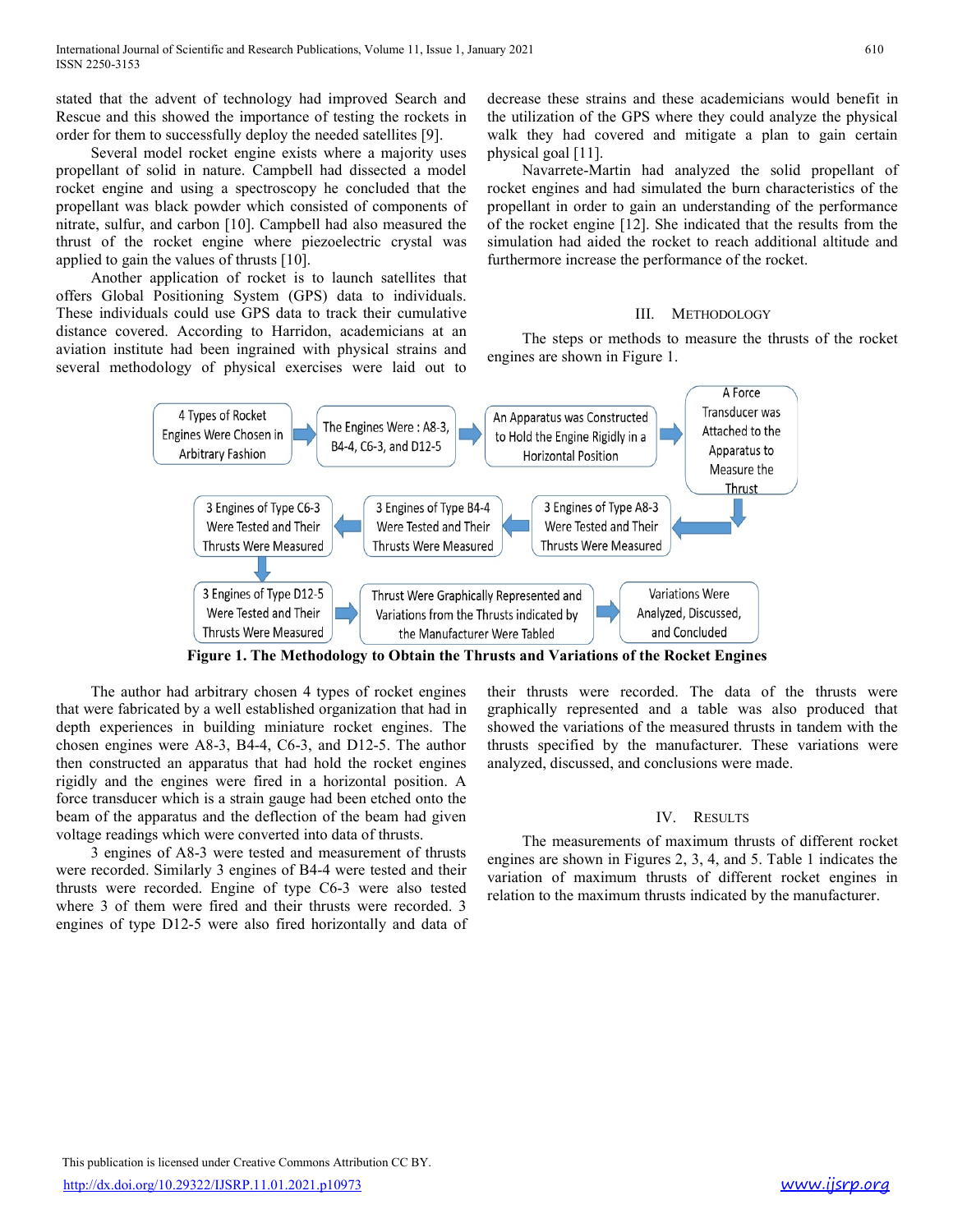

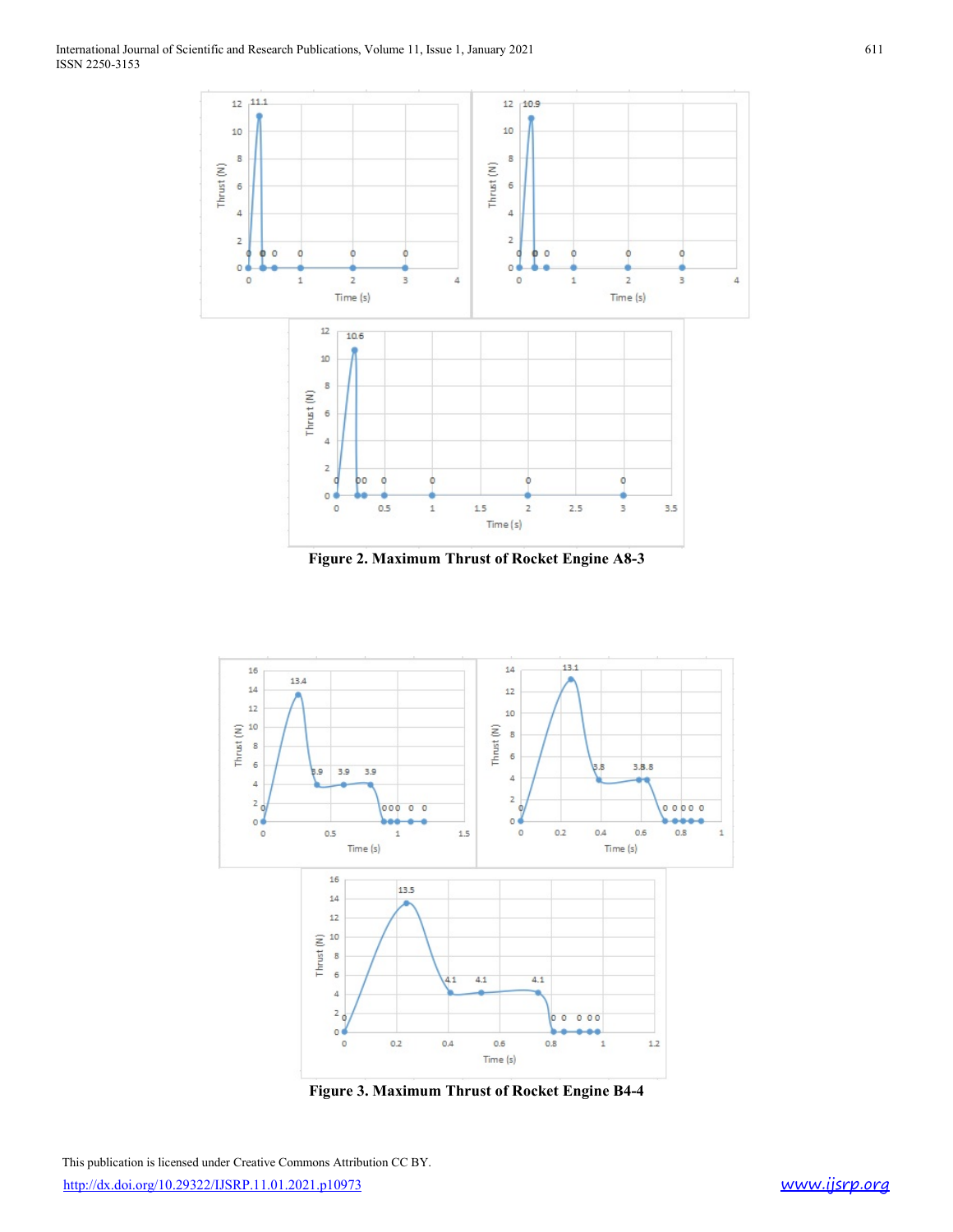

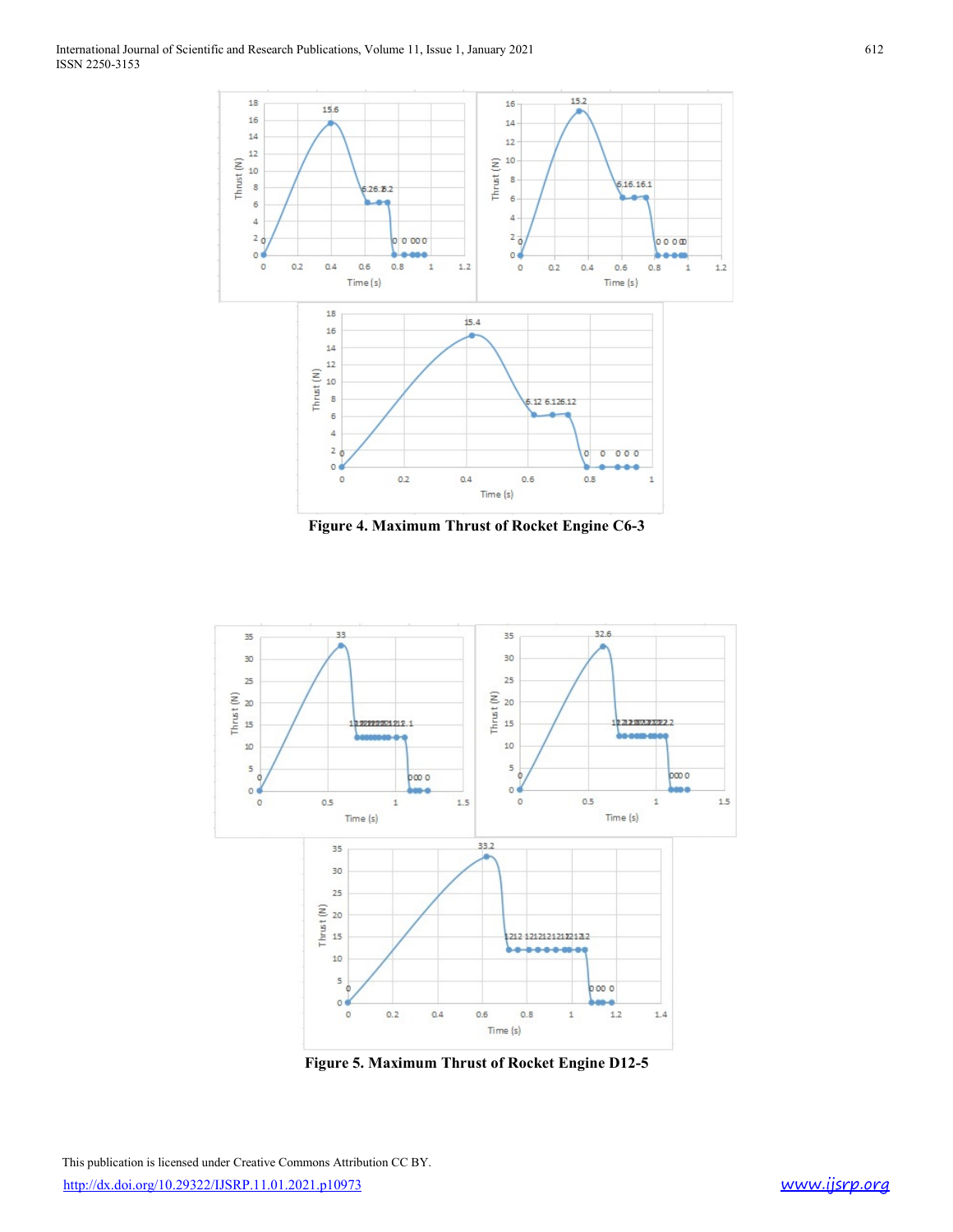|                |                                                     | International Journal of Scientific and Research Publications, Volume 11, Issue 1, January 2021 | <b>Table 1. Variation of Measured Maximum Thrust</b> |               |                  |                         |                                                           |
|----------------|-----------------------------------------------------|-------------------------------------------------------------------------------------------------|------------------------------------------------------|---------------|------------------|-------------------------|-----------------------------------------------------------|
| No.            | Rocket<br>Engine                                    | <b>Max</b><br>Thrust<br><b>Stated</b><br>Manufacturer<br>(N)                                    | Max<br>Via<br>by<br><b>Measurement</b><br>(N)        | <b>Thrust</b> | Variation<br>(N) | <b>Variation</b><br>(%) | Average Max<br>Via<br><b>Thrust</b><br><b>Measurement</b> |
|                | $A8-3$ (First                                       | 10.7                                                                                            | 11.1                                                 |               | 0.4              | 3.738                   | (N)                                                       |
| 2              | Engine)<br>$A8-3$<br>(Second                        | 10.7                                                                                            | 10.9                                                 |               | 0.2              | 1.869                   | 10.867                                                    |
| 3              | Engine)<br>$A8-3$<br>(Third)<br>Engine)             | 10.7                                                                                            | 10.6                                                 |               | 0.1              | 0.935                   |                                                           |
| $\overline{4}$ | B4-4 (First                                         | 13.2                                                                                            | 13.4                                                 |               | 0.2              | 1.515                   |                                                           |
| 5              | Engine)<br><b>B4-4</b><br>(Second                   | 13.2                                                                                            | 13.1                                                 |               | 0.1              | 0.758                   | 13.333                                                    |
| 6              | Engine)<br><b>B4-4</b><br>(Third<br>Engine)         | 13.2                                                                                            | 13.5                                                 |               | 0.3              | 2.273                   |                                                           |
| $\tau$         | $C6-3$ (First                                       | 15.3                                                                                            | 15.6                                                 |               | 0.3              | 1.961                   |                                                           |
| 8              | Engine)<br>$C6-3$<br>(Second                        | 15.3                                                                                            | 15.2                                                 |               | 0.1              | 0.654                   | 15.400                                                    |
| 9              | Engine)<br>$C6-3$<br>(Third                         | 15.3                                                                                            | 15.4                                                 |               | 0.1              | 0.654                   |                                                           |
| 10             | Engine)<br>D <sub>12</sub> -5<br>(First)<br>Engine) | 32.9                                                                                            | 33                                                   |               | 0.1              | 0.304                   |                                                           |
| 11             | D <sub>12</sub> -5<br>(Second                       | 32.9                                                                                            | 32.6                                                 |               | 0.3              | 0.912                   | 32.933                                                    |
| 12             | Engine)<br>D <sub>12</sub> -5<br>(Third<br>Engine)  | 32.9                                                                                            | 33.2                                                 |               | 0.3              | 0.912                   |                                                           |

|  | Table 1. Variation of Measured Maximum Thrust |  |
|--|-----------------------------------------------|--|
|  |                                               |  |

11 D12.5 32.9 32.6 0.3 0.91<br>
11 D12.5 32.9 32.6 0.3 0.91<br>
[Second<br>
12 D12.5 32.9 33.2 0.3 0.91<br>
12 D12.5 32.9 33.2 0.3 0.91<br>
12 D12.5 32.9 33.2 0.3 0.91<br>
13.1N while the third<br>
13.7N For the first engine, the maximum thru

http://dx.doi.org/10.29322/IJSRP.11.01.2021.p10973 www.ijsrp.org

This and the three is a variation of 13. IN while the third expire indicated a maximum thrust of  $13.4\%$ . To the first engine, the maximum thrust of 13.9% to the first engine of the three states of 3 wells and the three **Example 1988**<br>
The phase of the variation is 0.12 and 10.32 and 10.932<br>
The minimum control of Second<br>
The variation is 12.933<br>
The variation is 12.933<br>
The variation is 12.933<br>
The variation is 11.1N while the third eng 11 D12-3<br> **Example 10.3** 3.2.9<br> **Example 10.3** 3.2.9<br> **Example 10.3** 3.3.2<br> **Example 10.3** 3.3.2<br> **Example 10.3** 3.3.2<br> **Example 10.3** 3.3.2<br> **Example 10.3** 3.3.2<br> **Example 10.3** 3.3.2<br> **Example 10.3** 13.3.N. For the firs **Example 19**<br> **Example 19**<br> **Example 19**<br> **Example 19**<br> **Example 19**<br> **Example 19**<br> **Example 19**<br> **Example 19**<br> **Example 19**<br> **Example 19**<br> **Example 19**<br> **Example 19**<br> **Example 19**<br> **Example 19**<br> **Example 19**<br> **Example 19 Example 12.43**<br>
13.12 (Things)<br>
13.52 (The Separabuse of 13.52)<br>
13.72 (The second engine gave a maximum thrust of 13.5N. For the first engine, the thrust had topered to a constant<br>
13.7N. For the first engine, the maxim 0.1 0.654 15.400 1<br>
15.400 0.1 0.654 15.400 1<br>
0.1 0.654 15.400 1<br>
16.40 1<br>
16.40 1<br>
16.7 1 0.304 3<br>
16.3 0.912 32.933 3<br>
16.3 0.912 32.933 1<br>
16.3. For the first engine, the thrust had tapered to a constant<br>
value of 3.9 15.400<br>
0.1 0.654<br>
15.400<br>
10.1 0.504<br>
16.3 0.912<br>
16.3 0.912<br>
16.3 0.912<br>
16.3 0.912<br>
16.3 0.912<br>
16.3 0.912<br>
16.3 0.912<br>
16.3 0.912<br>
17.1 while the third engine, the thrust had tapered to a constant<br>
13.5N. For the firs 1.3.400<br>
0.1 0.654<br>
0.1 0.304<br>
0.3 0.912<br>
1.3.903<br>
0.3 0.912<br>
1.3.2033<br>
1.3.1N while the third engine indicated a maximum thrust of<br>
13.5N. For the first engine, the thrust had tapered to a constant<br>
10.4 of 3.9N while fo 0.1 0.654 0.3 0.912 0.33 0.912 32.933 3<br>0.3 0.912 32.933 3<br>0.3 0.912 32.933 1<br>0.3 0.912 32.933 1<br>0.3 0.912 1<br>13.1N while the third engine indicated a maximum thrust of<br>13.5N. For the first engine, the thrust had tapered t 0.1 0.304 0.304 0.304 0.304 0.304 0.304 0.304 0.304 0.304 0.912 32.933 0.3 0.912 32.933 0.3 0.912 32.933 0.3 0.912 32.933 0.3 0.912 1.1  $\lambda$  while the first engine, the thrust had tapered to a constant value of 3.9N while 0.1 0.304 0.304 0.304 0.304 0.304 0.304 0.304 0.304 0.912 32.933 0.3 0.912 32.933 0.3 0.912 32.933 0.3 0.912 13. IN while the third engine indicated a maximum thrust of 13.5N. For the first engine, the thrust had tapered 0.304 0.304 0.304 0.304 0.304 0.304 0.304 0.912 32.933 0.912 32.933 0.33 0.912 32.933 0.33 0.912 1.1.1. The maximum thrust of 1. For the first engine, the thrust had tapered to a constant of 3  $\frac{1}{2}$  thrust which taper 0.3 0.912 32.933<br>3.933 0.3 0.912 32.933 3<br>3.933 0.3 0.912 32.933 3<br>3.1N while the third engine indicated a maximum thrust of<br>13.5N. For the first engine, the thrust had tapered to a constant<br>value of 3.9N while for the se 0.3 0.912 32.933<br>32.933 32.933 32.933 32.933 32.933 32.933 32.933 0.912 32.933 32.933 0.912 13.5N. For the first engine, the thrust had tapered to a constant value of 3.9N while for the second engine the thrust had tapere thrust of 15.2N. The third engine showed a maximum thrust of 32.933<br>
0.3 0.912 32.933<br>
13.1N while the third engine indicated a maximum thrust of<br>
13.5N. For the first engine, the thrust had tapered to a constant<br>
value of 3.9N while for the second engine the thrust had tapered<br>
to 0.3 0.912 0.912 0.912 0.912 0.912 0.912 0.912 0.912 0.912 0.912 0.912 0.912 13.5N. For the first engine, the thrust had tapered to a constant 12.5N. For the first engine, the thrust had tapered to a constant value of 3.8N